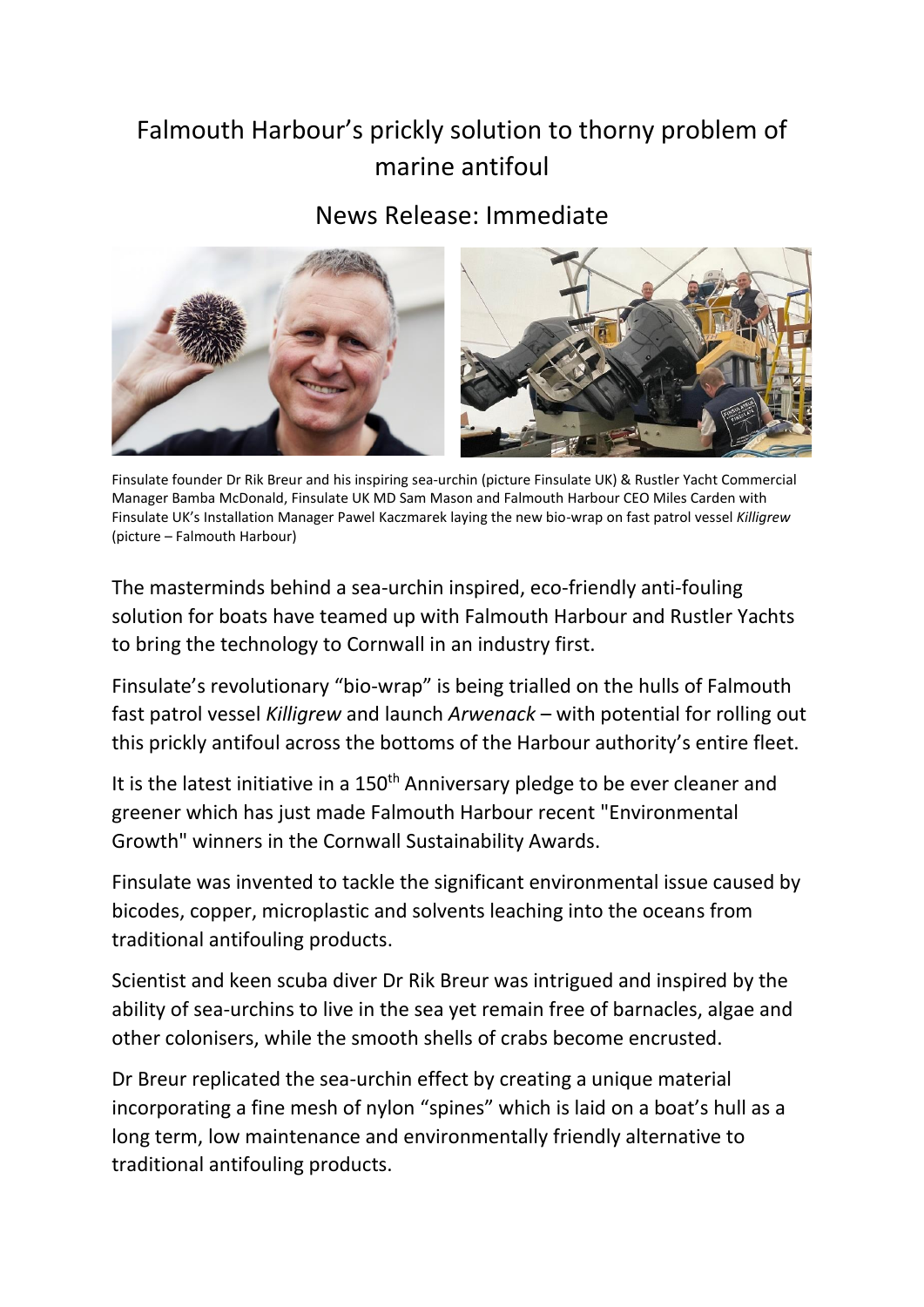Finsulate UK MD Sam Mason says, "We are proud to be working with Falmouth Harbour who are very much leading the harbour Industry with sustainable practises in sailing, as evidenced by their recent Sustainability award. By committing their own vessels to be wrapped with Finsulate they again lead by example and hopefully provide an inspiration for other sailors and boat owners to make a change!"

The Finsulate UK team are working on the Falmouth Harbour vessels with technicians at Rustler Yachts – the first in the South West who are being trained and accredited to fit the innovative prickly wrap into the future.

Bamba McDonald, Rustler Commercial Manager says, "The current make up of anti-fouling products as we know it will be phased out at some point and viable eco-friendly alternatives will be introduced in to the market place. So it's great to be working with Finsulate UK and Falmouth Harbour on this exciting and effective solution."

The Finsulate UK trial is part of Falmouth Harbour's pledge to be at the forefront of green innovation to protect the Harbour and its unique natural environments and habitats – a pledge which won plaudits in the Cornwall Sustainability Awards "Environmental Growth" category.

Other recent initiatives include extra protection for Harbour seagrass beds, a blackwater pumping facility which removes on-board effluent from vessels' holding tanks and a new litter-skimming Seabin which links Falmouth Haven into the global Seabin Project network with its aim to "clean up our oceans one marina at a time".

"The Environmental Growth award is a fantastic recognition of our team's mission to balance the commercial security of our beautiful Harbour – maintaining Falmouth as a thriving and diverse port – with the need to protect our priceless environment in many ways," says Miles Carden, CEO. "The Finsulate project uses nature and physics, not chemistry, to address the thorny marine problem of protecting vessels without polluting the sea. It's an exciting time and brilliant to be working with the forward-thinking teams from Finsulate UK and Rustler. The practice of how we antifoul boats simply hasn't changed in any material way for a generation. Let's hope this is a massive shift in how we do things."

Finsulate's new generation of antifouling is now being rolled out across the UK including, thanks to Falmouth Harbour and Rustler Yachts, the South West. To